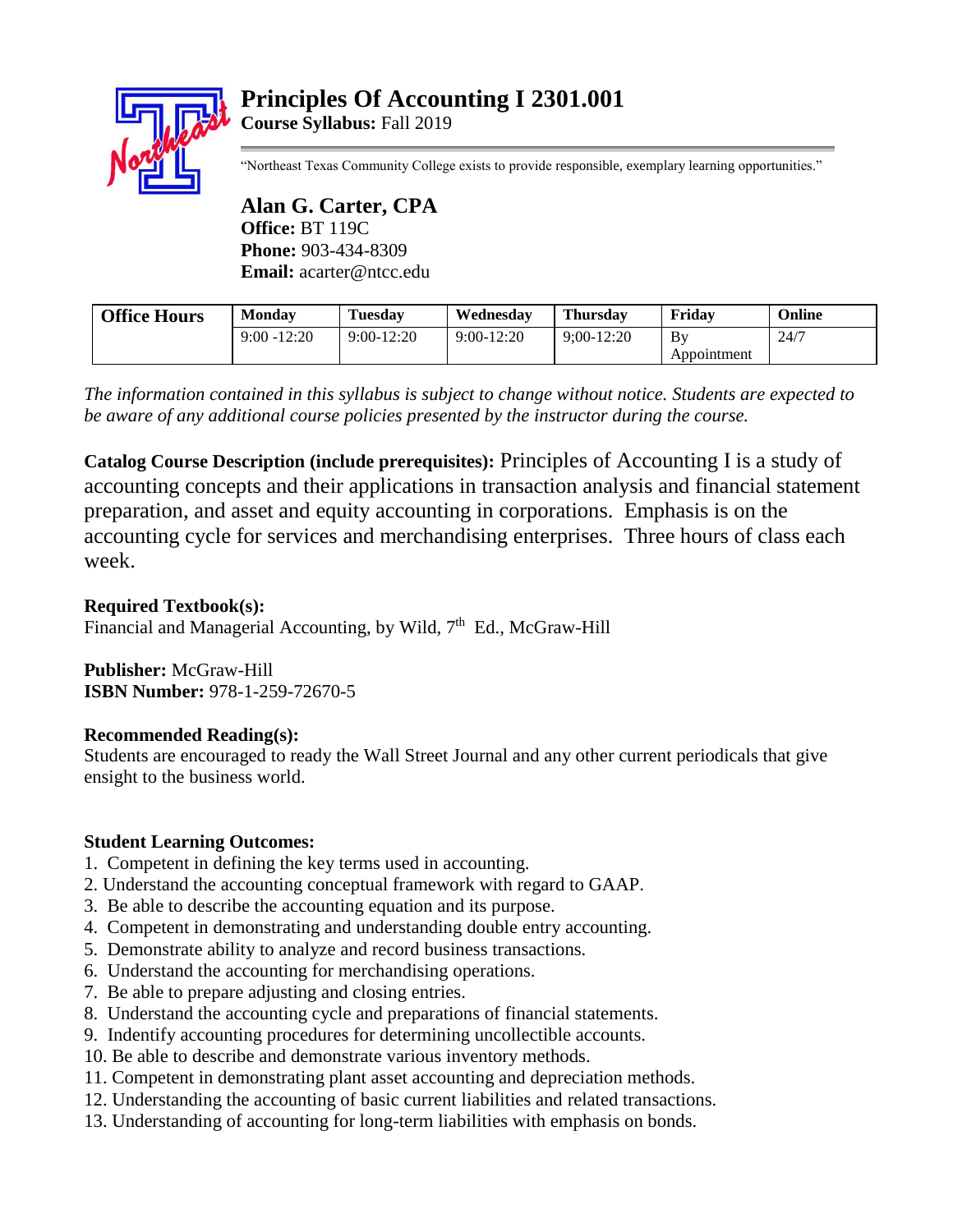- 14. Know the differences in accounting for various legal forms of organization.
- 15. Competent in preparing a balance sheet and income statement.

#### **Exemplary Educational Objectives:**

1. Course project: Be able to analyize a real-world financial statement.

#### **SCANS Skills:**

A complete SCANs skill chart is available for this course upon request.

#### **Lectures & Discussions:**

This course is divided equally between classroom lecture and problem solving lab.

## **Evaluation/Grading Policy:**

Exams----------80% Homework-----10% Project----------10%

#### **Tests/Exams:**

All exams are multiple choice questions.

#### **Assignments:**

Week one Chapter 1 Week two Chapter 1 Week three Chapter 2 Week four Chapter 3 Week five Chapter 5 Week six Exam I Week seven Chapter 6 Week eight Chapter 7 Week nine Chapter 8 Week ten Exam II Week eleven Chapter 9 Week twelve Chapter 10 Week thirteen Chapter 11 Week fourteen Exam III Week fifteen Final Exam

## **Other Course Requirements:** N/A

**Student Responsibilities/Expectations:**